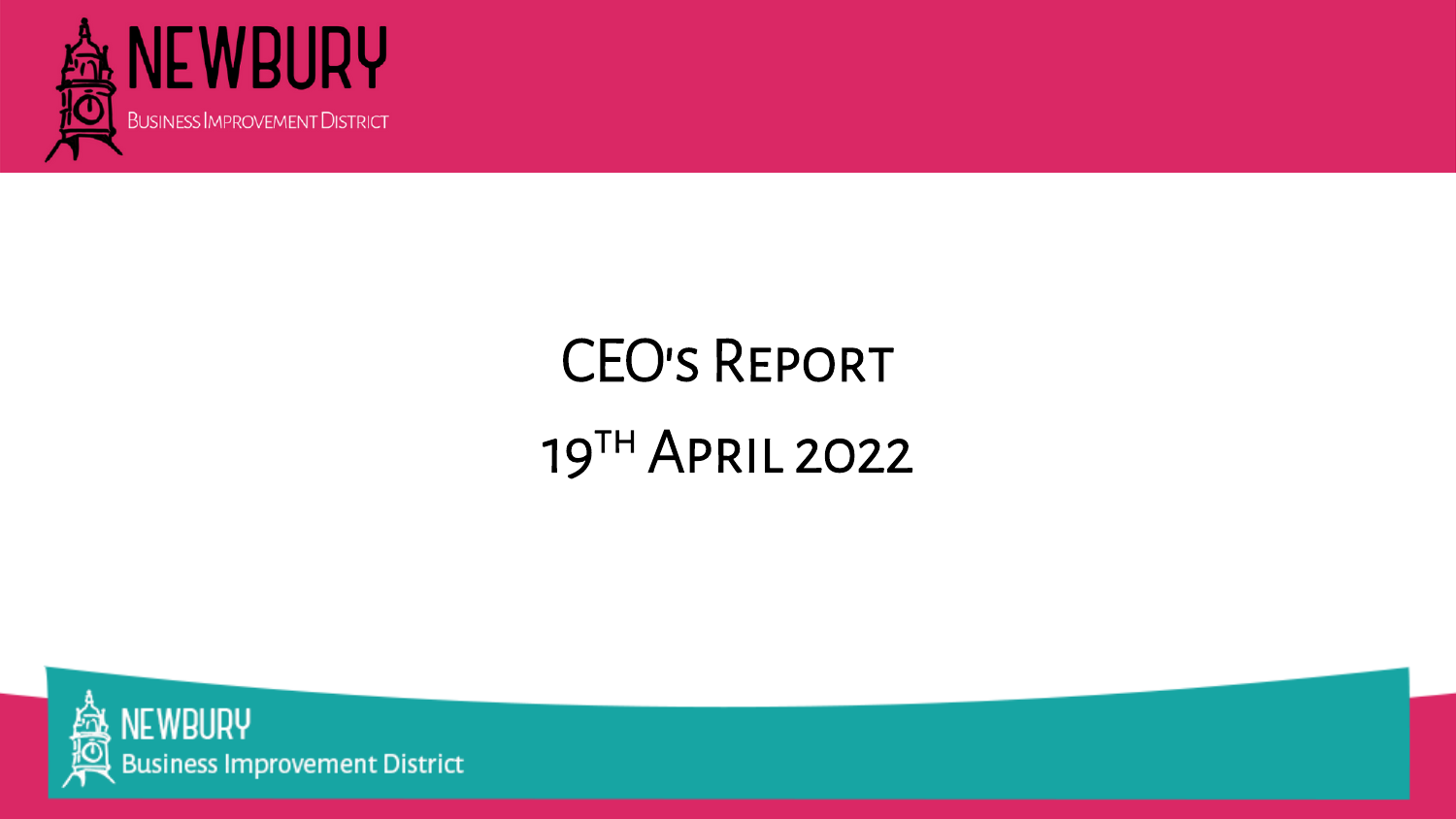

## 2021/22 Progress

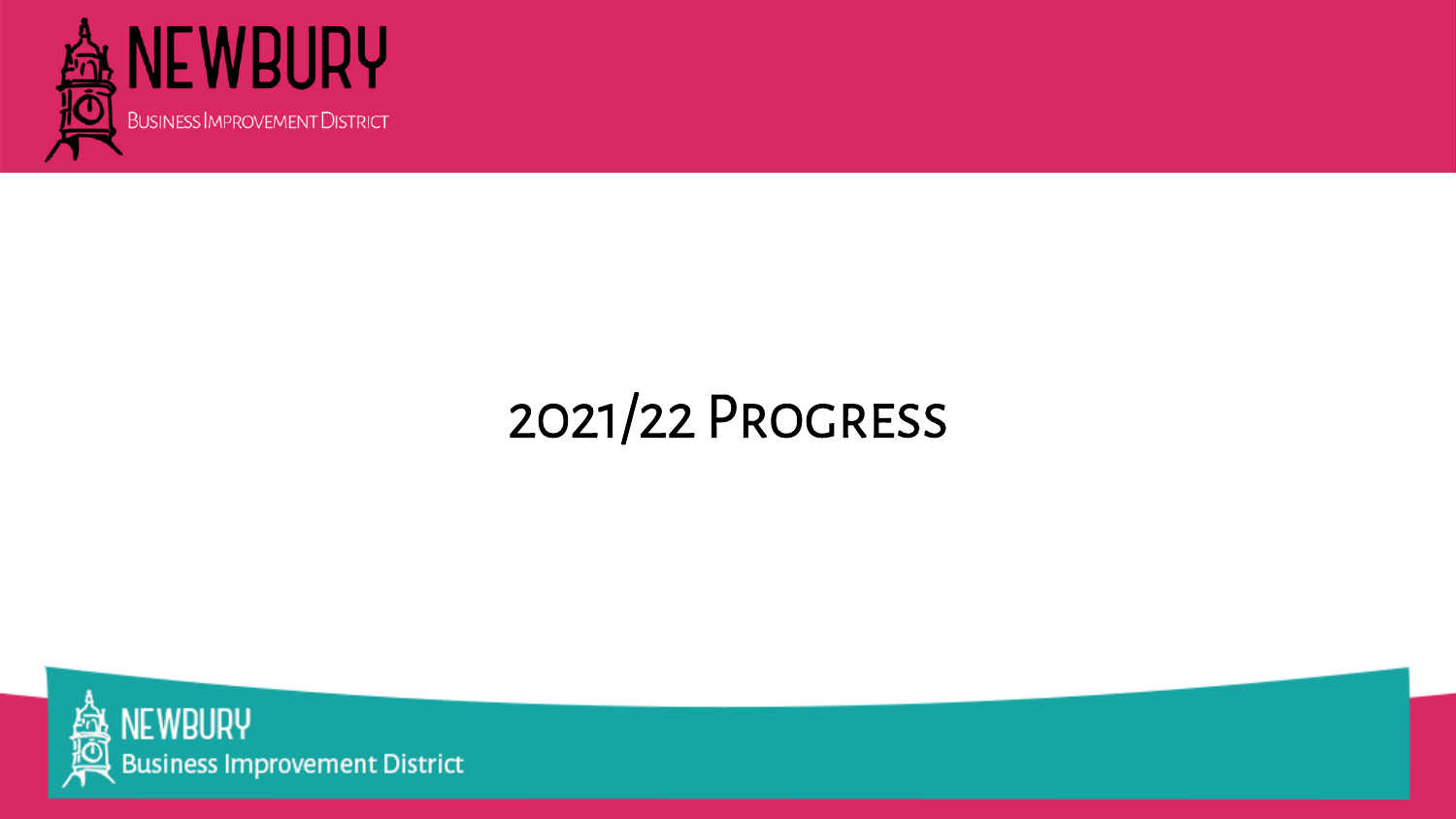

# MARKETING & PROMOTION

- 1. Targeted, integrated marketing campaigns Kirsty now working on daycation campaign to include Sky Adsmart, buses and billboards, print, and digital activity. Aiming to attract regional visitors to Newbury for days out over the summer.
- Local integrated marketing campaigns Easter campaign now completed promoted via print ads, digital display, social media, email newsletters, correx boards, posters and leaflets. Earned media included press articles and a radio interview on BBC Radio Berkshire.
- 3. Newbury Town Trails Z-card maps being produced, currently with three different themes independent retail, vegan (to replace existing vegan map), and dog-friendly venues.
- 4. Great West Way partnership Not renewed from 1<sup>st</sup> April 2022 but can pay for advertising/placements if there are any opportunities that would be beneficial.
- 5. Website development Further enhancements to website pushed back to new term.
- 6. Community Content Competition Included in new business plan delivery plan will be worked on over coming weeks.
- 7. PR and networking Ongoing relationship building. Press releases being distributed every week and stories are being picked up. Frequent requests to appear on BBC Radio Berkshire.

**AIM:** To enhance Newbury's reputation locally, regionally, nationally and internationally and attract visitors to the town

#### **KEY PROJECTS:**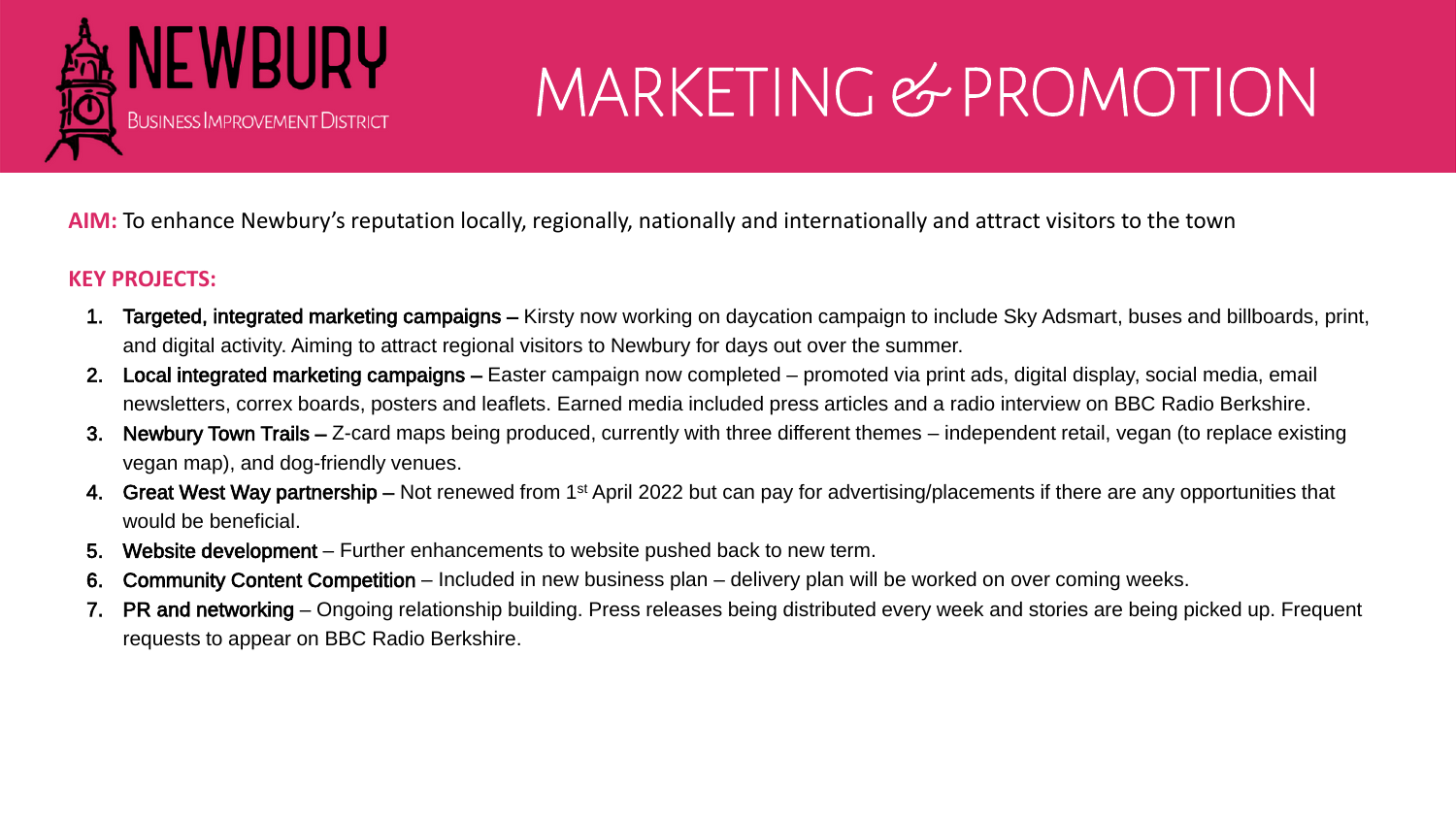

# ATTRACTIVE TOWN CENTRE

**AIM:** To ensure Newbury town centre is a safe, clean and welcoming place to visit

### **KEY PROJECTS & OBJECTIVES:**

- 1. Vacant units Cost of covering ex-Strada windows with vinyl is prohibitive at the moment. Initial discussion with WBC re: meanwhile use strategy as part of Newbury Masterplan delivery – ongoing.
- 2. Town centre enhancements Visit Newbury gazebos now purchased and can be used by businesses during events strategy for how we make the most of these will be worked on shortly. Hello Lamp Post up and running – will be widely shared this week. Bunting erected for Queen's Platinum Jubilee. City Dressing have shared some fantastic ideas for enhancing the appearance and appeal of the town centre – not feasible in this financial year but can be considered for the future.
- 3. CCTV provision New system working well. Funding in place to cover estimated running costs for next three years.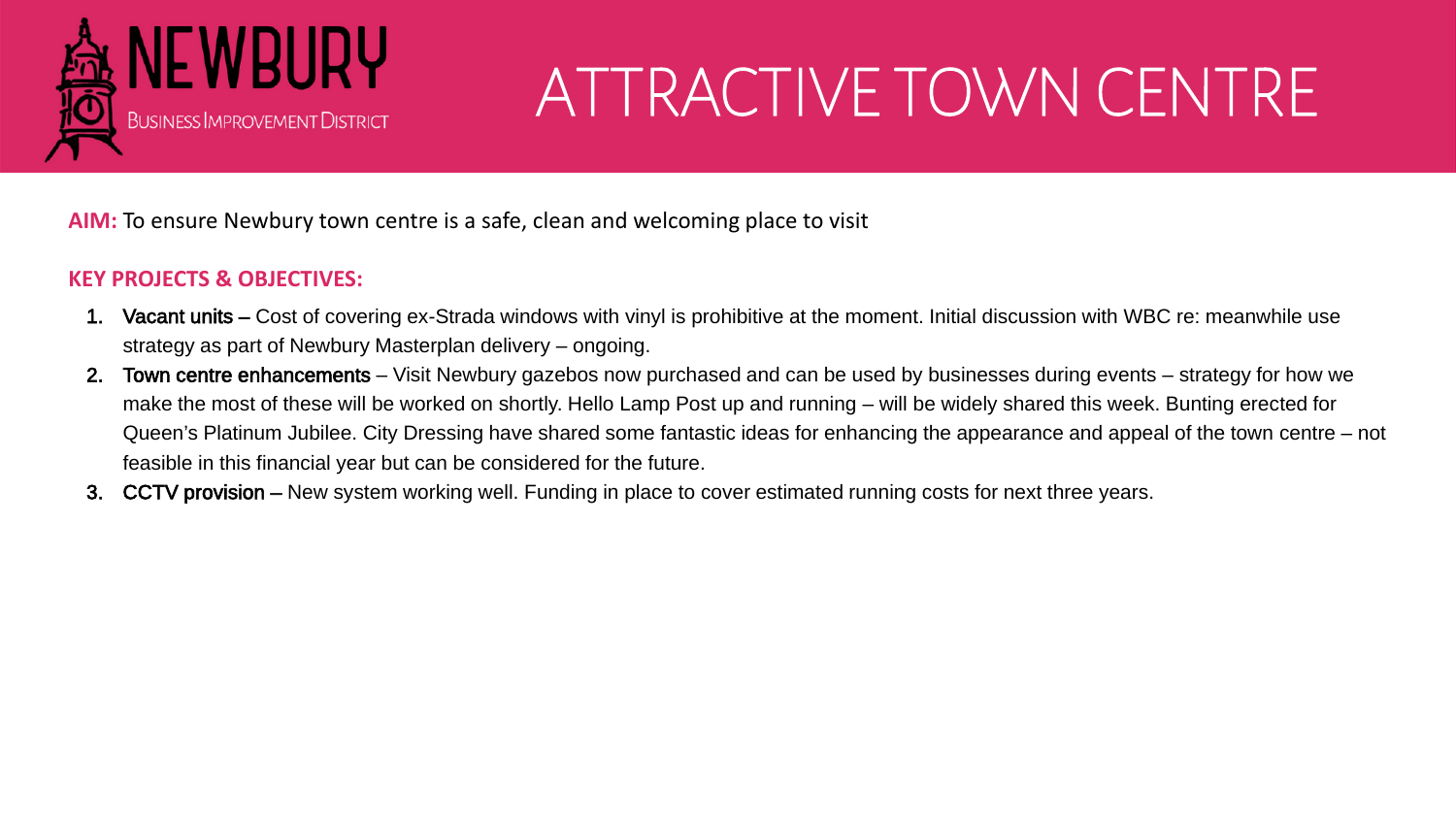- 1. Patrolling A member of the BID team is patrolling the BID area regularly to do visual inspections and report/follow-up on any issues that need to be addressed by relevant authorities.
- 2. Events and markets EasterFest took place over the weekend several issues which we'll be discussing with LSD this week. Consideration to be given as to whether we want to continue working with them, but this could affect the Artisan Market, Food & Drink Festival, and Victorian Christmas Fayre. Vegan market is continuing quarterly. Working with Corn Exchange to bring The Lips to Newbury this coming Saturday – hope to do more partnership events with them going forward. Events Committee convening to discuss future vision and plan for events. Key strategy will be to act as facilitators, helping other groups/organisations to deliver events in the town centre, as we don't have sufficient resources to organise many events ourselves.
- 3. Christmas experience Meeting scheduled to look at Christmas lights scheme for 2022 onwards. Christmas Checklist in place for all actions required throughout the year to prepare for Christmas (already underway). Alison will update on Christmas strategy later in agenda.

## OUT & ABOUT



**AIM:** To ensure visitors have a fantastic experience when in Newbury and want to keep coming back

#### **KEY PROJECTS & OBJECTIVES:**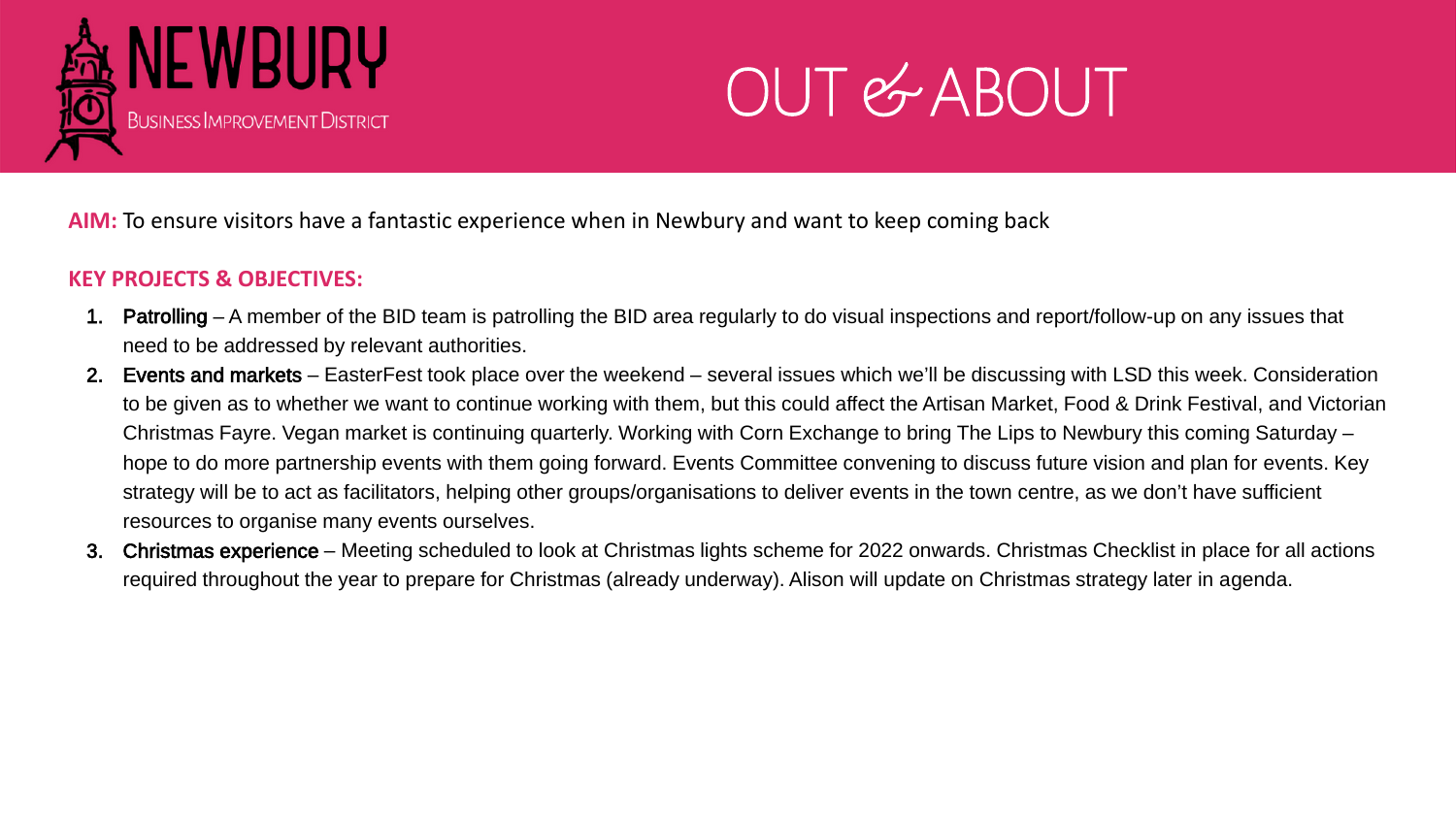

# BUSINESS SUPPORT & INCOME

- 1. Sector support Ongoing. Good relationships built in lead up to ballot. Ballot insights suggest better engagement with retail sector is needed.
- 2. Member forums and training Will discuss in next part of agenda.
- 3. PubWatch & ShopSafe– PubWatch AGM took place last week. Scheme is strong and engagement is good. ShopSafe AGM taking place this afternoon. Engagement still low and work to be done. BusinessWatch strategy half-day planned for early May to agree plan for moving forward.
- 4. Cardboard collection Will stop at end of April as we won't have resources to continue it. Will offer temporary alternative for businesses to drop their cardboard to the Kennet Centre service yard – will be communicated this week.

**AIM:** To support businesses in succeeding and achieving commercial growth in Newbury

## **KEY PROJECTS & OBJECTIVES:**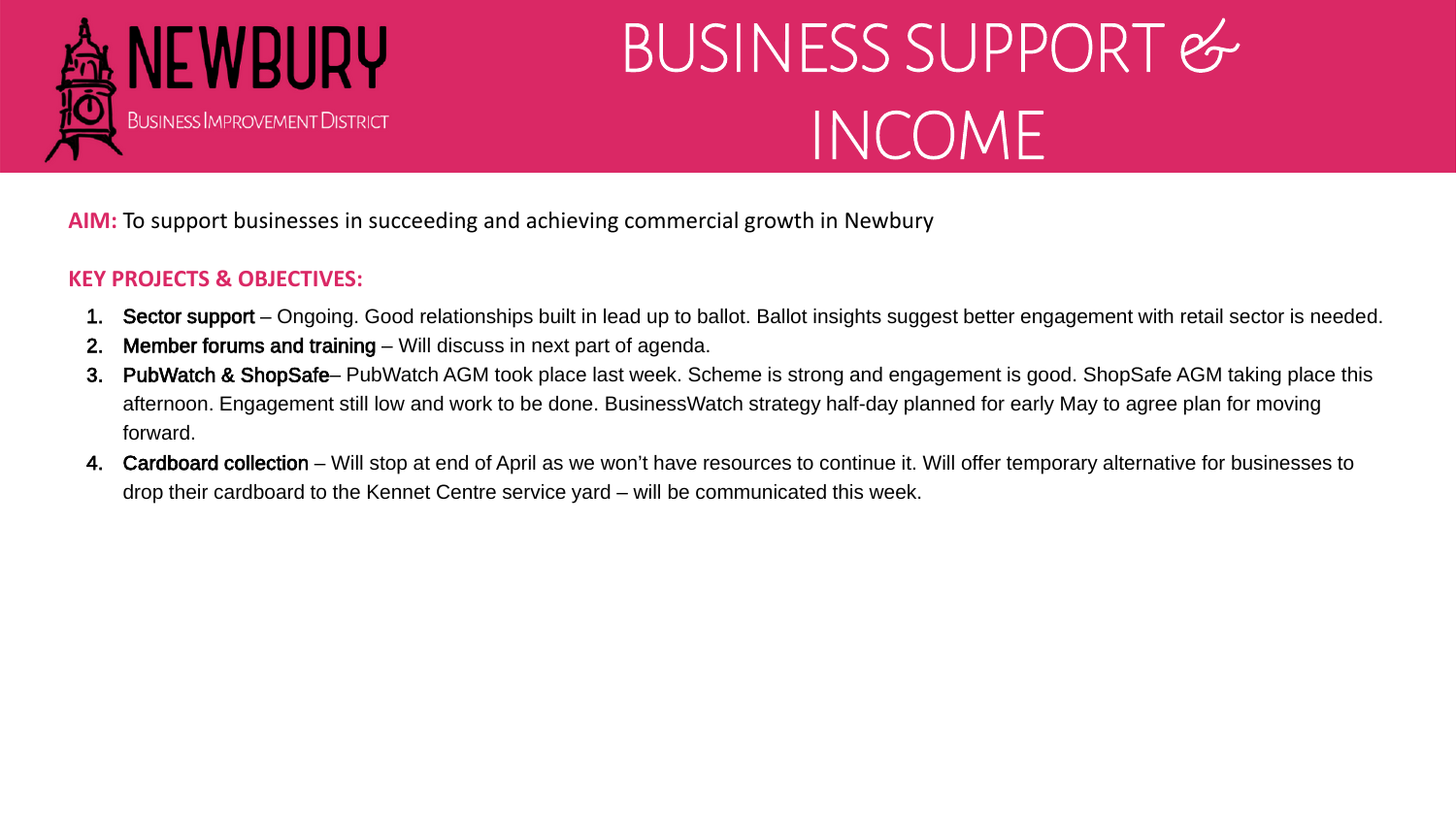

## BALLOT INSIGHTS